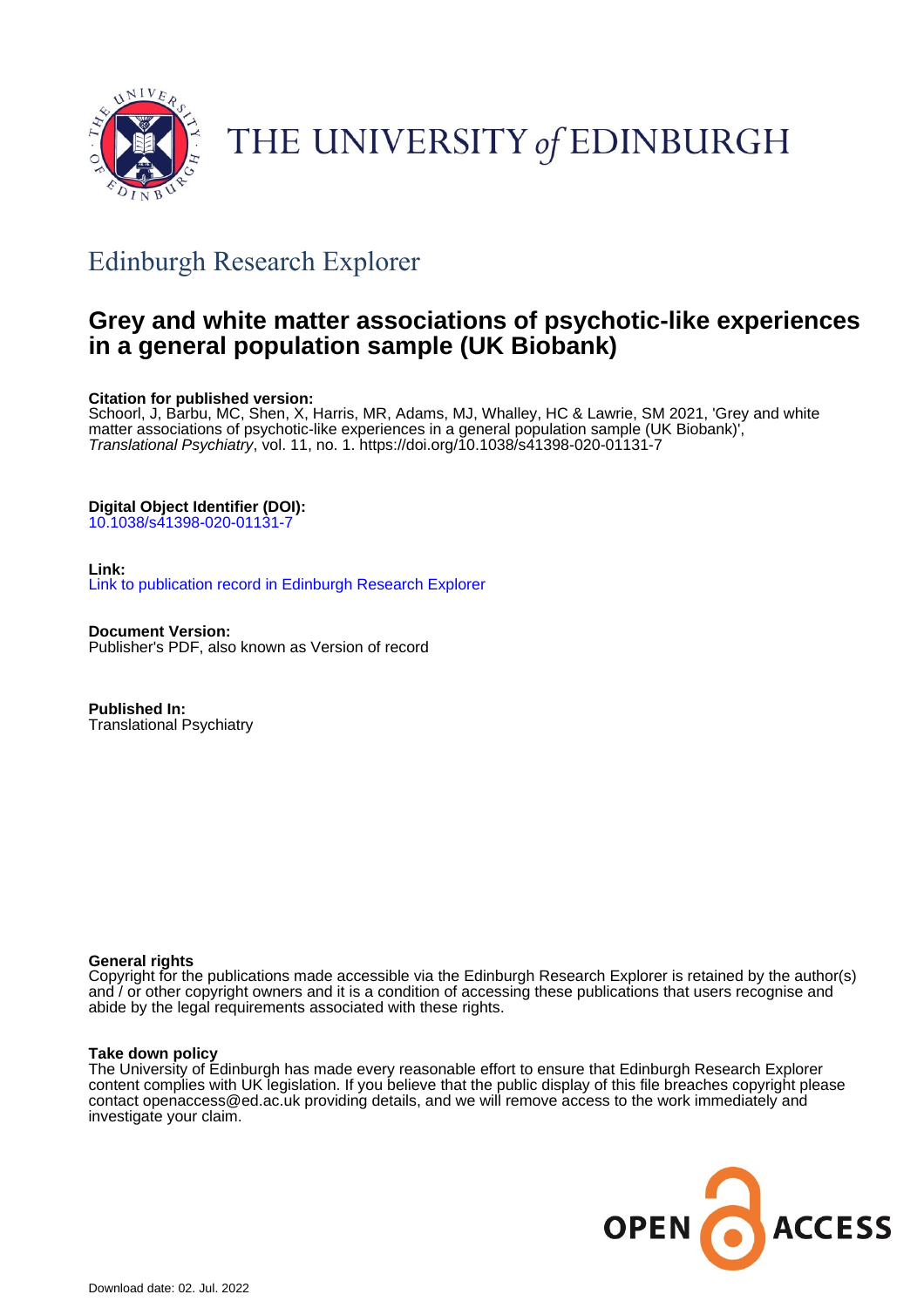population is estimated to range from 7 to 13%<sup>[5](#page-10-0)</sup>. PLEs can mark a prodromal phase of a full first psychotic episode, and the estimated risk of developing a psychotic disorder in those with PLEs is around  $30-40\%$ <sup>[6](#page-10-0)</sup>. This risk however varies depending on several other factors, of which childhood adversity and cannabis use further increase risk<sup>[5](#page-10-0)</sup>. The high prevalence of PLEs and their possible contribution to the development of diagnosable psychotic disorders highlights the importance of developing a better understanding of their neurobiological

### ARTICLE Open Access

# Grey and white matter associations of psychoticlike experiences in a general population sample (UK Biobank)

Julie Schoorl<sup>1</sup>, Miru[n](http://orcid.org/0000-0002-0538-4774)a C. Barbu<sup>[1](http://orcid.org/0000-0002-4505-8869)</[s](http://orcid.org/0000-0002-1135-4141)up>, Xueyi Shen $\bm{\Theta}^1$ , Mat R. Harris $\bm{\Theta}^1$ , Mark J. Adams $\bm{\Theta}^1$ , Heather C. Whalley $\bm{\Theta}^1$  and Stephen M. Lawrie<sup>D</sup>

#### Abstract

There has been a substantial amount of research reporting the neuroanatomical associations of psychotic symptoms in people with schizophrenia. Comparatively little attention has been paid to the neuroimaging correlates of subclinical psychotic symptoms, so-called "psychotic-like experiences" (PLEs), within large healthy populations. PLEs are relatively common in the general population (7–13%), can be distressing and negatively affect health. This study therefore examined gray and white matter associations of four different PLEs (auditory or visual PLEs, and delusional ideas about conspiracies or communications) in subjects of the UK Biobank study with neuroimaging data ( $N = 21,390$ , mean age  $= 63$  years). We tested for associations between any PLE ( $N = 768$ ) and individual PLEs with gray and white matter brain structures, controlling for sex, age, intracranial volume, scanning site, and position in the scanner. Individuals that reported having experienced auditory hallucinations ( $N = 272$ ) were found to have smaller volumes of the caudate, putamen, and accumbens ( $\beta = -0.115-0.134$ ,  $p_{\text{corrected}} = 0.048-0.036$ ), and reduced temporal lobe volume ( $β = -0.017$ ,  $p_{corrected} = 0.047$ ) compared to those that did not. People who indicated that they had ever believed in unreal conspiracies (N = 111) had a larger volume of the left amygdala ( $\beta$  = 0.023,  $p_{\text{corrected}}$  = 0.038). Individuals that reported a history of visual PLEs ( $N = 435$ ) were found to have reduced white matter microstructure of the forceps major ( $\beta = -0.029$ ,  $p_{corrected} = 0.009$ ), an effect that was more marked in participants who reported PLEs as distressing. These associations were not accounted for by diagnoses of psychotic or depressive illness, nor the known risk factors for psychotic symptoms of childhood adversity or cannabis use. These findings suggest altered regional gray matter volumes and white matter microstructure in association with PLEs in the general population. They further suggest that these alterations may appear more frequently with the presentation of different psychotic symptoms in the absence of clinically diagnosed psychotic disorders.

#### Introduction

Psychotic symptoms can manifest in various psychiatric disorders such as schizophrenia, bipolar disorder and depression<sup>[1,2](#page-10-0)</sup>. People can however also experience similar "psychotic-like symptoms" (PLEs), which can occur in the absence of psychiatric disorders<sup>[3](#page-10-0),[4](#page-10-0)</sup>. The lifetime prevalence of such PLEs in the general

© The Author(s) 2021

concomitants.

Correspondence: Stephen M. Lawrie [\(s.lawrie@ed.ac.uk](mailto:s.lawrie@ed.ac.uk)) <sup>1</sup>

<sup>&</sup>lt;sup>1</sup>Division of Psychiatry, Kennedy Tower, Royal Edinburgh Hospital, Edinburgh EH10 5HF, UK

These authors contributed equally: Heather C. Whalley, Stephen M. Lawrie

Open Access This article is licensed under a Creative Commons Attribution 4.0 International License, which permits use, sharing, adaptation, distribution and reproduction (i)  $\left[{\rm (cc)}\right]$ in any medium or format, as long as you give appropriate credit to the original author(s) and the source, provide a link to the Creative Commons license, and indicate if changes were made. The images or other third party material in this article are included in the article's Creative Commons license, unless indicated otherwise in a credit line to the material. If material is not included in the article's Creative Commons license and your intended use is not permitted by statutory regulation or exceeds the permitted use, you will need to obtain permission directly from the copyright holder. To view a copy of this license, visit <http://creativecommons.org/licenses/by/4.0/>.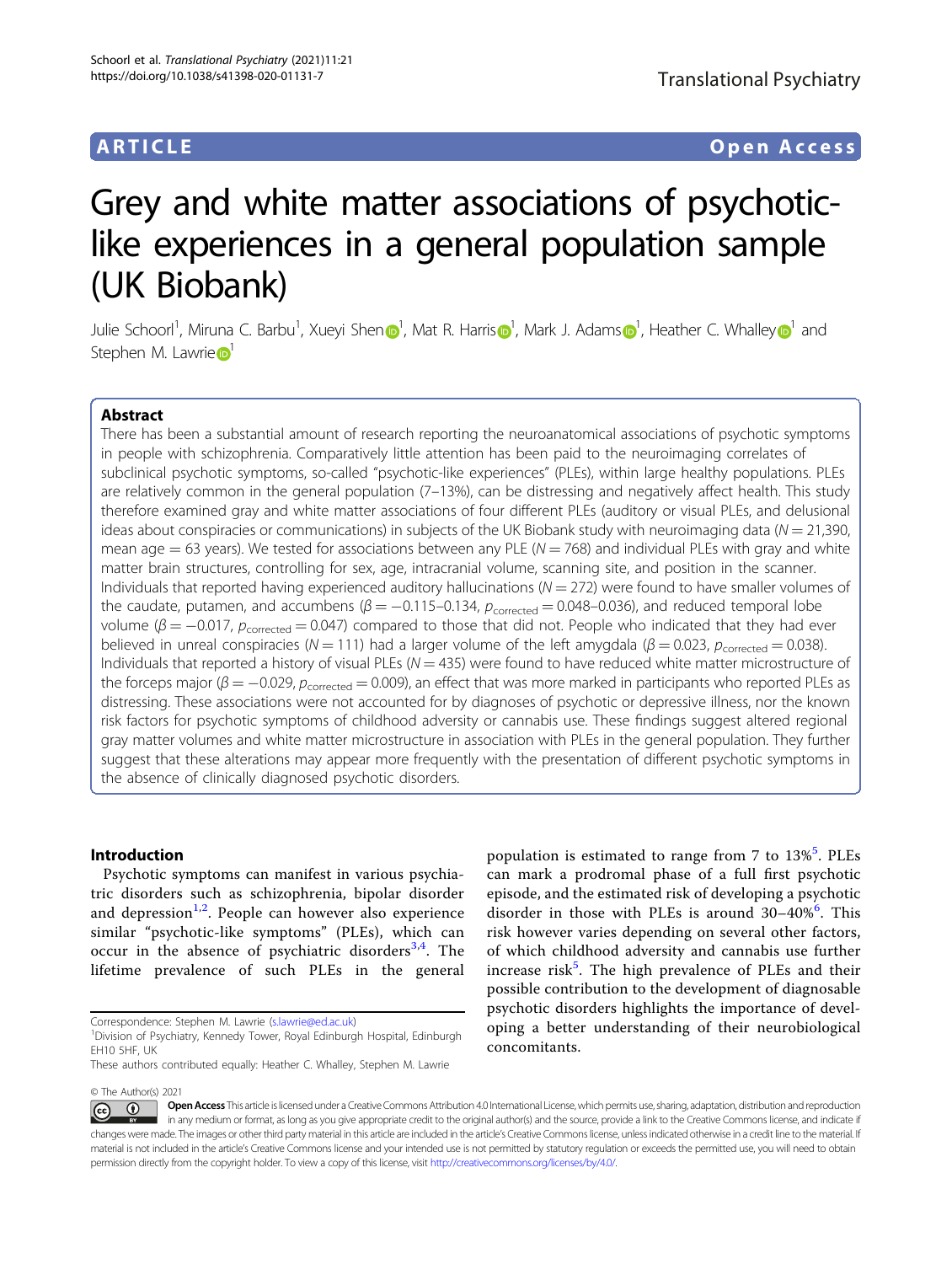There has been extensive research on gray matter volumes in groups of patients with schizophrenia, compared to healthy controls, with most studies indicating reduced volumes of prefrontal and temporal lobes, and of total gray matter, that continues to decline over time $7-10$  $7-10$  $7-10$ . Studies of individuals at high risk of developing a psychotic disorder with sub-threshold psychotic symptoms, also indicate smaller gray matter volumes in these regions. For instance, Jacobson et al. $<sup>11</sup>$  $<sup>11</sup>$  $<sup>11</sup>$  found gray matter increases</sup> within the middle and superior temporal gyri, angular gyrus, orbitofrontal gyrus, as well as gray matter decreases in the inferior temporal gyrus, in children aged 11–12 at symptomatic risk for psychosis. In a more recent study, Calvo et al. $12$  reported reduced bilateral hippocampal volume in adolescents who reported psychotic experiences. White matter decreases within this group included the inferior fronto-occipital fasciculus, cingulum, and inferior longitudinal fasciculus<sup>11</sup>. Further, O'Hanlon et al. $^{13}$  $^{13}$  $^{13}$  investigated white matter microstructural differences in 28 adolescents aged 13–16 years with selfreported psychotic experiences and 28 adolescents with no self-reported symptoms, and found differences between the two groups in the uncinate fasciculus as well as in striatal regions close to the putamen $13$ . Further studies investigating adolescents at high risk of psychosis found similar results $^{14,15}$  $^{14,15}$  $^{14,15}$ .

Studies using the Enhancing Neuroimaging Genetics through Meta-Analysis (ENIGMA) consortium have shown smaller subcortical volumes in patients with schizophrenia ( $N = 2028$ ) as compared to healthy controls  $(N = 2540)$ , including in the hippocampus, amygdala, thalamus, and accumbens, as well as smaller intercranial volumes $^{16}$ . Cortical differences using the ENIGMA consortium were also identified in patients with schizophrenia, specifically global cortical thinning, with the largest effect sizes within frontal and temporal lobe regions $17,18$ . Despite findings from large-scale consortia, studies to date have not had sufficient power to relate particular symptom types to specific regional alterations<sup>19,20</sup>. Consistent relationships have however been found in schizophrenia between the severity of auditory verbal hallucinations (AVHs) and reduced temporal lobe volumes, especially of the superior temporal gyrus $21-24$  $21-24$  $21-24$ . There is also evidence that AVHs in schizophrenia and Parkinson's disease may map on to different parts of the temporal lobes—particularly the hippocampus in the latter case $^{25}$  $^{25}$  $^{25}$ . These results indicate potentially specific associations between volumes of brain structures and particular psychotic symptoms in different neuropsychiatric disorders. As far as we are aware, however, there are no consistent gray matter correlates of visual hallucinations or different types of delusion in schizophrenia, in other psychiatric disorders, or in the general population. Insights into whether these correlates would differ from AVHs could give us valuable information regarding a possible differential neuroanatomy of psychotic symptoms.

Other studies have tested the hypothesis that abnormal white matter connectivity is correlated with schizo-phrenia<sup>26,27</sup>. Kelly et al.<sup>[28](#page-10-0)</sup> utilized the ENIGMA consortium and identified widespread reductions in fractional anisotropy (FA) in patients with schizophrenia ( $N = 1963$ ) as compared with healthy controls  $(N = 2359)$ , with the greatest effects shown in the anterior corona radiata, and body and genu of the corpus callosum<sup>[28](#page-10-0)</sup>. Clark et al.<sup>29</sup> showed that, compared to healthy controls, schizophrenia patients had higher mean diffusivity (MD) in the right anterior thalamic radiations, forceps minor, bilateral inferior fronto-occipital fasciculus, and bilateral uncinated. In addition, FA alterations were shown in the bilateral inferior fronto-occipital fasciculus, as well as the left inferior and superior longitudinal fasciculi<sup>[29](#page-10-0)</sup>.

Associations have also been reported between various psychotic symptoms and altered white matter microstructure, such as between delusions and the cingu-lum<sup>[30](#page-10-0),31</sup>, but no consistent pattern has emerged. Many studies have found reduced white matter microstructure in schizophrenia in the uncinate fasciculus $^{32,33}$  $^{32,33}$  $^{32,33}$  $^{32,33}$  $^{32,33}$ , arcuate fasciculus<sup>[34](#page-10-0)</sup>, frontal networks<sup>35–[37](#page-10-0)</sup>, and projection fibers<sup>[38](#page-10-0)</sup>. However, several meta-analyses have reported that these disruptions are often associated with increased age and duration of illness, rather than specific symptoms $38-40$  $38-40$  $38-40$ . For example, studies that have focussed specifically on AVHs have observed reduced fractional anisotropy (FA) in some tracts $41,42$ , while others have found higher FA values in auditory and other pathways $43-46$  $43-46$  $43-46$ . The lack of consistent gray and white matter correlates of hallucinations and delusions in psychotic disorders, apart from the association between the superior temporal gyrus and AVHs, could be attributable to the small number of studies and their small sample sizes as well as the clinical heterogeneity of patients with different symptoms and diagnoses. Regarding subclinical psychotic symptoms, research shows that there are subtle overall reductions in efficiency and connectivity of white matter networks related to psychotic experiences (see ref.  $47$ , O'Neill et al. 2020). Certainly, very few studies have looked at different types of PLEs and they tend to focus on children and young adolescent populations (see refs. [48,49](#page-11-0), Kӓrcher et al. 2019). This can in turn be traced to difficulties in the recruitment and scanning of large samples that suffer from psychotic symptoms. Here, we have taken advantage of the very large sample of the UK Biobank (UKB) who have had structural magnetic resonance imaging (MRI) brain scans and PLE assessments. Another advantage of focusing on this general population, is that it reduces the susceptibility to the potentially confounding effects of diagnoses, such as schizophrenia and its associations with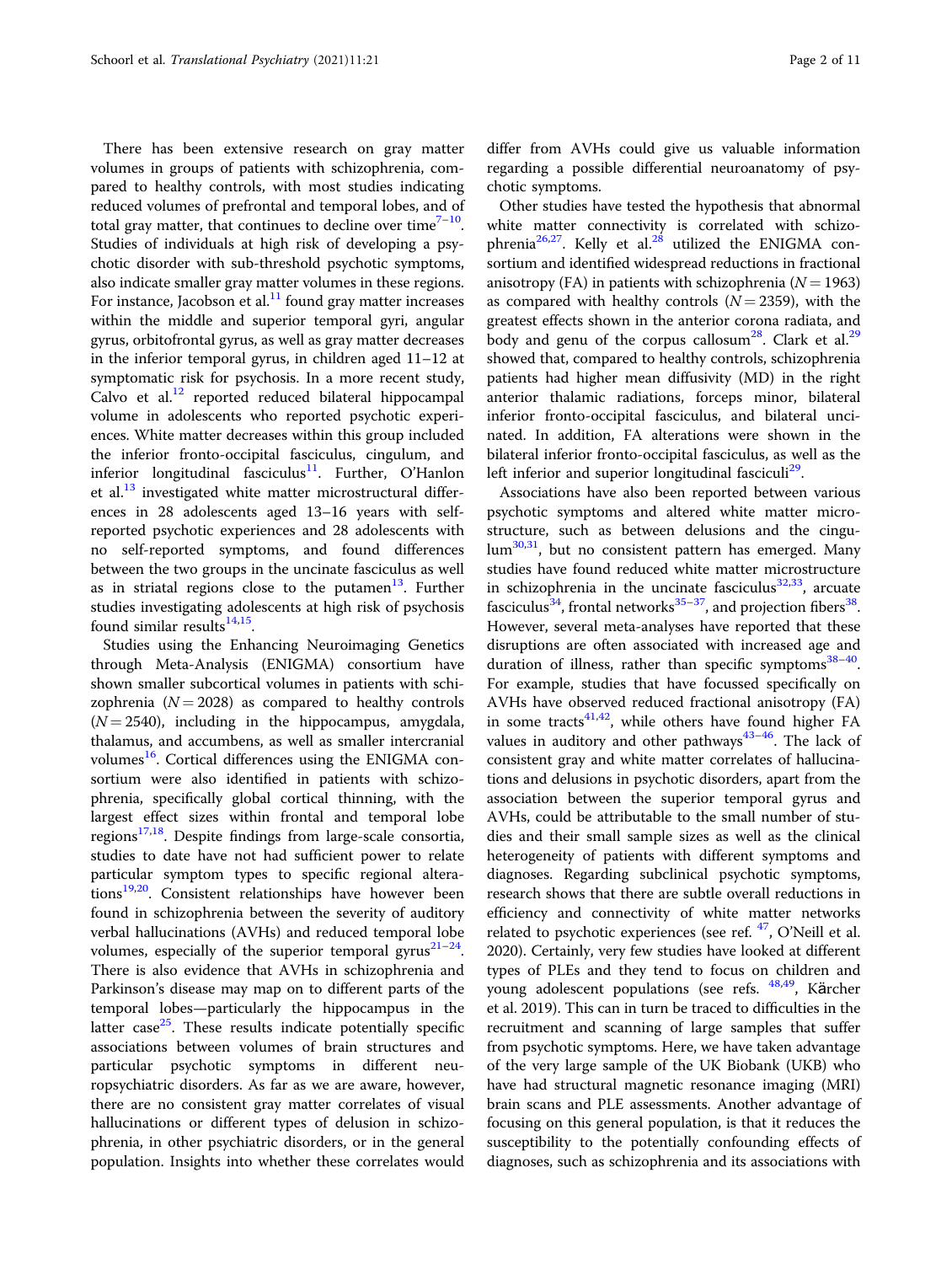<span id="page-3-0"></span>a range of factors including childhood adversity, cannabis use, and antipsychotic medication-related changes.

The aim of the current study was therefore to determine possible gray and white matter associations of the four different types of PLEs reported in UKB in a large sample of the general population. More specifically, we chose to investigate global, regional, and individual cortical and subcortical areas, as well as global, tract category, and tract-specific white matter microstructure. Because of the size of the UKB study, we were also able to examine possible contributing effects of childhood adversity, cannabis use, or distress related to the experience of PLEs in the absence of the full disorder.

#### Materials and methods

Please see the Supplementary Tables 1–110 for additional analyses.

#### **Participants**

The data were provided by the UK Biobank $50$  and the October 2018 release was used for this study. This contained imaging-derived phenotypes (IDPs) of  $N = 21,390$ participants and mental health questionnaire data of 157,366 participants. The participants' age ranged from 40 to 69 years upon recruitment. Details on image acquisition can be found in the supplementary material and in previous publications<sup>51,52</sup>. Table 1 shows the four specific questions targeting psychotic-like experiences. Individuals were asked if they had ever experienced visions, voices, communications, and conspiracies, representing lifetime reporting of the four PLEs. We determined the number of people that answered positively to at least one of the questions about ever having experienced either a vision, a voice, a conspiracy or a communication

("any PLE"). We then split that group into the four different psychotic symptom types, depending on whether they answered positively to the questions about particular types of PLEs (see Table [2\)](#page-4-0). Participants with incomplete answers were excluded. Subjects were also asked to rate how distressing these experiences were (see Table 1).

UK Biobank data acquisition was approved by Research Ethics Committee (reference 14/NW/0382). The analysis and data acquisition for the present study were conducted under application 16,124, linked to #4844. Written consent was obtained for all participants.

#### Image acquisition

The imaging data that were used for this study consisted of quality-controlled IDPs that were generated and provided by UK Biobank, with the exact procedure of acquisition, quality checking (e.g., exclusion due to segmentation and cortical parcellation errors) described elsewhere (for details, see supplementary materials) $<sup>53</sup>$  $<sup>53</sup>$  $<sup>53</sup>$ .</sup> The gray matter segments that were obtained were subsequently segmented into 34 cortical and 14 subcortical regions per hemisphere, following the Desikan-Killany atlas $54$ . The DTI data from UK Biobank provided tractaveraged fractional anisotropy and mean diffusivity of 12 bilateral and 3 unilateral major tracts.

#### Statistical analysis

Statistical analysis was performed in R version 3.2.3 ([https://cran.r-project.org\)](https://cran.r-project.org) within a Linux environment. For a more detailed description of methods, see supplementary materials. Before analysis was performed, outliers were removed<sup>55</sup>. For the gray matter data, this was done by looking at the intracranial volume (ICV). The ICV was calculated by adding the total volume of gray matter,

Table 1 Questions from UK Biobank Mental Health Questionnaire about psychotic experiences.

| Question                                                                                                                                                                                                                                                      | Type of PLE    | Clinical relevance      |
|---------------------------------------------------------------------------------------------------------------------------------------------------------------------------------------------------------------------------------------------------------------|----------------|-------------------------|
| Did you ever see something that wasn't really there that other people could not see?                                                                                                                                                                          | <b>Visions</b> | Visual hallucinations   |
| Did you ever hear things that other people said did not exist, like strange voices coming from inside your<br>head talking to you or about you, or voices coming out of the air when there was no one around?                                                 | Voices         | Auditory hallucinations |
| Did you ever believe that a strange force was trying to communicate directly with you by sending special Communications<br>signs or signals that you could understand but that no one else could understand (for example through<br>the radio or television)? |                | Delusions of reference  |
| Did you ever believe that that there was an unjust plot going on to harm you or to have people follow<br>you, and which your family and friends did not believe existed?                                                                                      | Conspiracies   | Paranoid delusions      |
| $\mathcal{C} = \mathcal{C}$ , and the contract of the contract $\mathcal{C} = \mathcal{C}$ , and the contract of the contract of the contract of the contract of the contract of the contract of the contract of the contract of the contract of the          |                |                         |

If any of the questions above was answered with "Yes": How distressing did you find having any of these experiences (seeing a vision, hearing a voice, or believing that something strange was trying to communicate with you, or there was a plot against you)?<sup>a</sup>

For all four questions, it was specified in the subtext that the subject should not include any times where the subject could have been half-asleep or under the influence of drugs or alcohol. The possible answers participants could choose from were: Yes, No, Prefer not to answer, Do not know. Column 3 represents the clinical term to which PLEs in column 2 correspond; it is important to note that the PLEs in column 2 do not completely encompass the symptoms in column 3 (e.g., auditory hallucinations may also represent noises, and not just voices).

<sup>a</sup>Options subject could choose from: Not distressing, a neutral experience/A bit distressing/Quite distressing/Very distressing/Do not know/Prefer not to answer.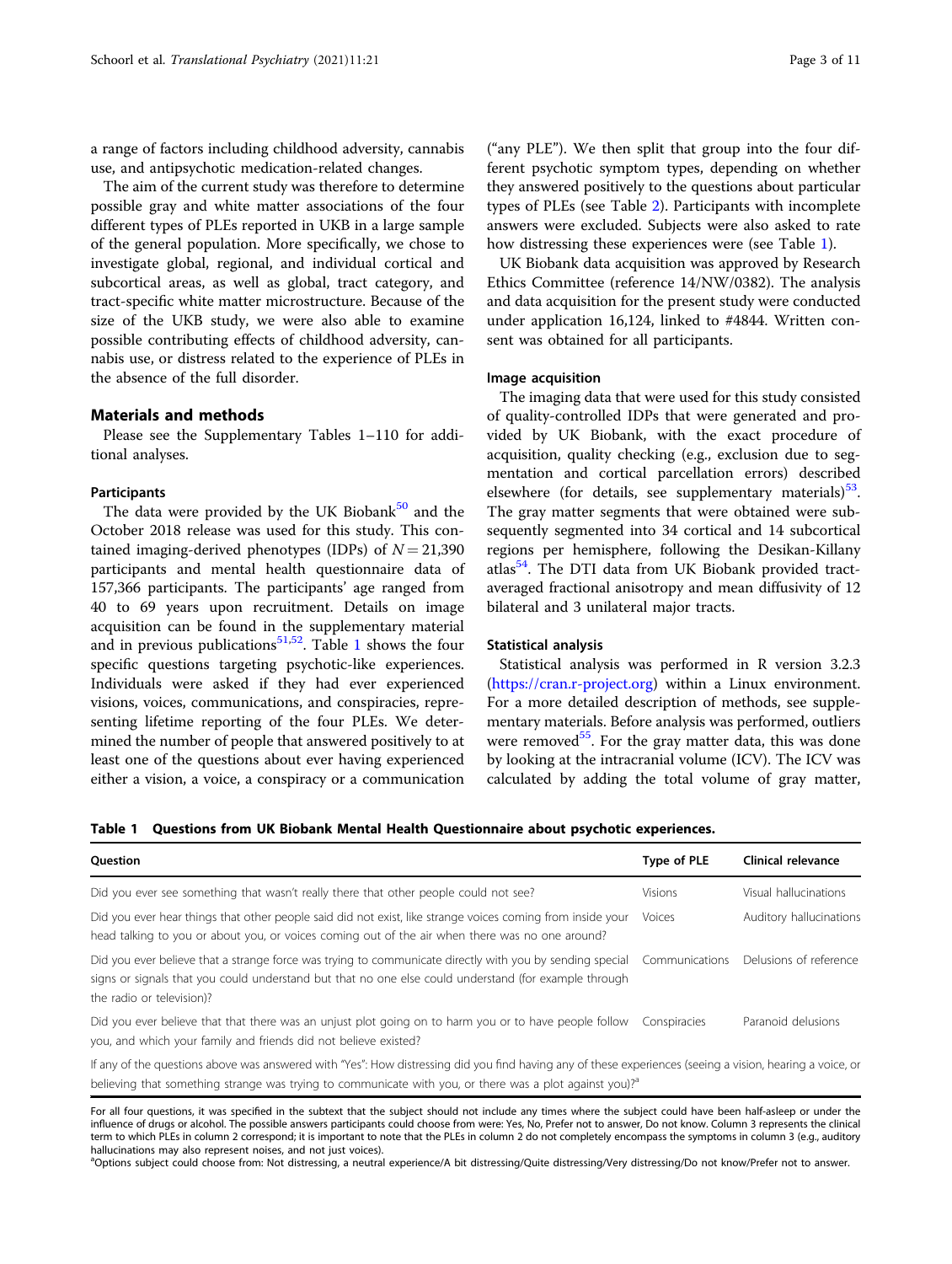<span id="page-4-0"></span>Table 2 Prevalence of the different types of PLE in those that completed the UKB mental health questionnaire  $(N = 157,366$  with 89,101 women) (see Supplementary Tables 1 and 2 for the numbers on different imaging data types).

| PLE type      | N. of<br>participants<br>with PLE $(% )$ | N. of females<br>with PLE (%) | with PLEs with<br>any form of<br>psychosis | N. $(\%)$ of those N. $(\%)$ of those<br>with PLEs with<br>self-reported<br>depression | $N$ $(%)$ of<br>participants<br>that found PLE<br>distressing | N. of participants<br>with PLE and<br>(sub)cortical<br>imaging data | N. of participants<br>with PLE and FA<br>and MD<br>imaging data |
|---------------|------------------------------------------|-------------------------------|--------------------------------------------|----------------------------------------------------------------------------------------|---------------------------------------------------------------|---------------------------------------------------------------------|-----------------------------------------------------------------|
| Vision        | 5031 (3.20%)                             | 3183 (63.3%)                  | 232 (4.6%)                                 | 1975 (39.3%)                                                                           | 1647 (32.7%)                                                  | 444                                                                 | 417                                                             |
| Voices        | 2777 (1.76%)                             | 1658 (59.7%)                  | 280 (10.1%)                                | 1316 (47.4%)                                                                           | 1146 (41.3%)                                                  | 272                                                                 | 254                                                             |
| Communication | 1138 (0.72%)                             | 629 (55.3%)                   | 245 (21.5%)                                | 533 (46.8%)                                                                            | 472 (41.5%)                                                   | 100                                                                 | 94                                                              |
| Conspiracy    | 1262 (0.80%)                             | 599 (47.5%)                   | 283 (22.4%)                                | 771 (61.1%)                                                                            | 1046 (82.9%)                                                  | 111                                                                 | 106                                                             |
| Any PLE       | 7803 (4.96%)                             | 4718 (60.5%)                  | 458 (5.9%)                                 | 3239 (41.5%)                                                                           | 3012 (38.6%)                                                  | 712                                                                 | 671                                                             |

Note that diagnoses are based on self-report.

PLE psychotic like experience, SCZ schizophrenia.

white matter and ventricular cerebrospinal fluid, all normalized for head size, when looking at the volume of the subcortical and cortical regions. Subjects with ICVs that deviated three standard deviations above or below the mean were excluded. This resulted in a maximum of  $N =$ 14,375 participants remaining with cortical and subcortical imaging data and PLE data. For DTI data this was achieved by performing separate principal component analysis for each DTI measure on the overall sample of  $N = 19,345$ , those whose score for the first principal component were outside of  $+/-$  3 standard deviations from mean were removed<sup>[55](#page-11-0)</sup>. This resulted in a maximum of  $N = 13,877$  participants remaining with DTI data and PLE information.

Our overall approach was to examine associations between the imaging variables of all four modalities (cortical, subcortical, FA, and MD) and "any-PE", and then associations with each of the four PLE types separately. We used the "lme" function in R to test for associations between the structures and PLEs. Sex, age, age<sup>2</sup>, scanner site, ICV, and the scanner positions  $x$ ,  $y$ , and z were added to the model as covariates (Neilson et al. 2019). For bilateral structures, we used a repeatedeffect linear model where hemisphere was added as a covariate. Additionally, we inspected the interaction effect between PLEs and hemisphere. If these interactions were significant, separate analyses on hemispheres were performed<sup>55</sup>.

Effect sizes were standardized throughout. p-values were corrected by applying the false discovery rate (FDR) at a rate of  $p < 0.05$ , using the p.adjust function, as per supplementary materials. These corrections were applied over the individual brain regions for each imaging modality (34 cortical regions, 7 subcortical regions, 15 white matter tracts (split into 12 bilateral tracts and 3 unilateral tracts)). Additionally, we applied the FDR correction over the global and regional measures for each imaging modality (4 lobes for cortical measures and 1 global and 3 tract categories for white matter measures).

#### Gray matter

We first of all looked at associations between PLEs and imaging measures at an increasing level of regional detail. This involved first testing associations between PLEs and lobar brain regions, obtained by adding up the volume of cortical segments (see Supplementary material Table 3), then individual cortical segments and then individual subcortical gray matter volumes. We used the R package "lme" for the analysis of bilateral regions (where hemisphere was controlled for, after testing and ensuring there were no any significant hemisphere interaction effects) and each bilateral region modeled as a repeated measure<sup>[56](#page-11-0)</sup>.

#### White matter

As per the gray matter analysis, associations were tested at increasing levels of regional detail The first linear models that we applied examined whole brain general FA and MD measures, followed by the general FA and MD of the three subsets of white matter tracts categorized as association fibers, thalamic radiations, and projection fibers<sup>[55](#page-11-0)</sup>. We also applied a repeated-effect linear model to inspect the bilateral structures individually, as with the cortical structures. Again, interaction effects with hemisphere and sex were also examined, and FDR correction was applied to correct for possible false positives.

#### Additional analyses

We inspected interaction effects between sex and PLE type to examine whether differences between sexes might influence our findings. We ran separate models with the interaction effect as a predictor for the brain region, using the same covariates as the models used in the main analysis described above. Additionally, given the evidence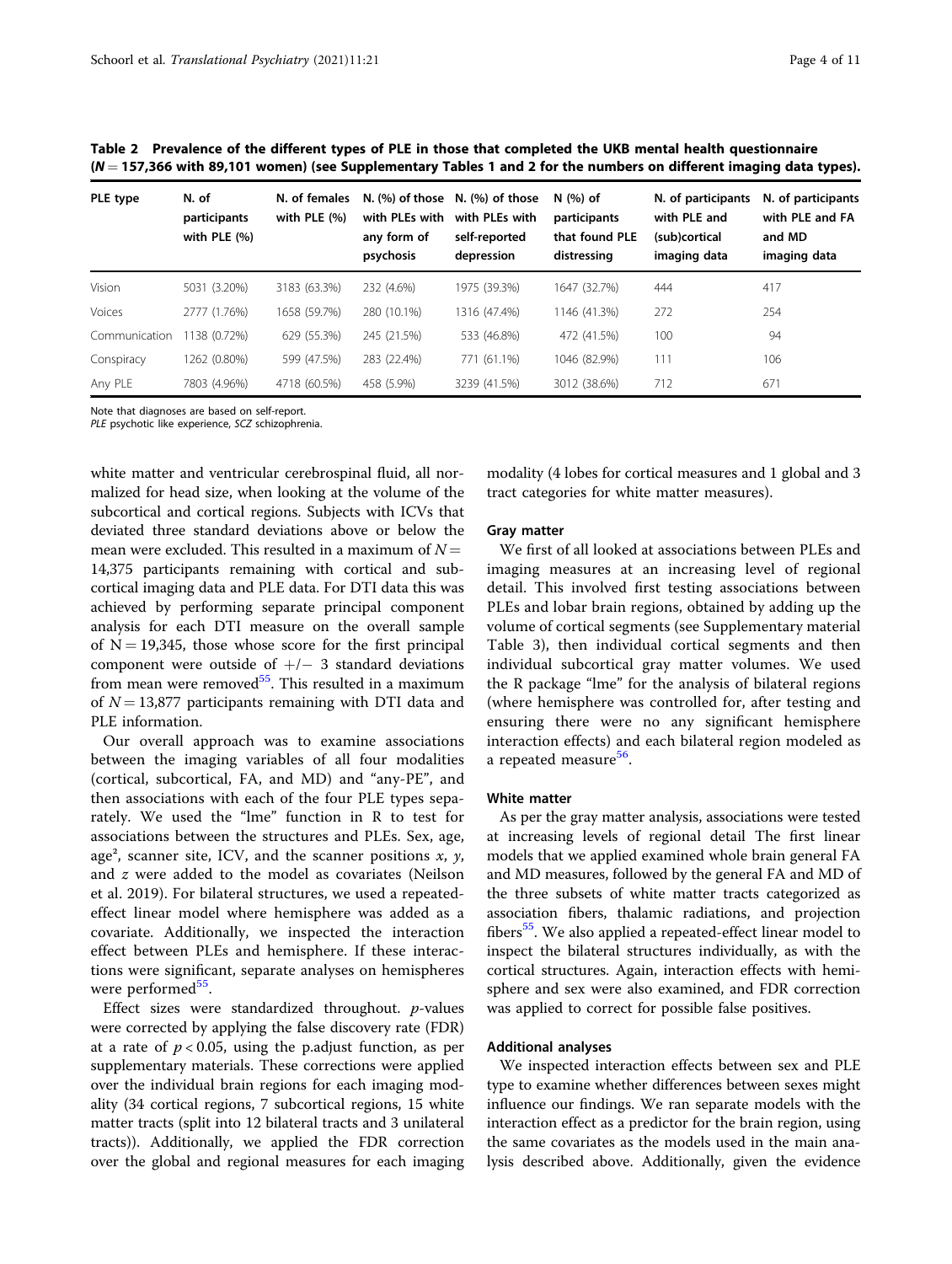that distress caused by a PLE may mark the clinical significance of a psychotic symptom, we examined the effects of distress in association with PLEs. We performed a separate analysis, where we included only those who reported PLEs as distressing (as opposed to neutral or positive) versus those who reported no PLE to determine whether experiencing stress would impact on the size of the standardized coefficients for the different structures and regions.

We additionally examined whether our main findings could be attributable to the possibly confounding effects of childhood adversity, cannabis use, antipsychotic medication, and self-declared diagnosis of any psychotic disorder or depression. We added these factors as covariates to our model to determine their impact/contribution on our main findings and results. A mediation analysis was performed if these exploratory analyses revealed possible influences of any of these factors. We controlled for depression by both looking at a possible interaction effect with PLEs, as well as including it as a covariate to the model, due to recent studies working with the UK Biobank sample that have shown altered white matter microstructure associated with MDD<sup>[55](#page-11-0)</sup>. These analyses are described in more detail in the supplementary material.

#### Results

#### PLE frequencies in the cohort

Table [2](#page-4-0) outlines the main results on the mental health questionnaire. In total,  $N = 7803$  (4.96%) of the participants reported ever having had any PLE. The proportion of people that indicated they had ever seen an unreal vision ( $N = 5031, 3.20\%$ ) was the single largest group. The mean age and standard deviation were similar across all four PLE types  $(63.12 \pm 7.4 \text{ years})$ . With regards to distress, 38.6% ( $N = 3012$  subjects) found any PLE distressing, whereas the "conspiracy" group had the largest proportion of subjects who found the experience distressing  $(N = 1046, 82.9\%).$ 

When combining the subjects that had completed the mental health questionnaire with the available imaging data, the ratio of PLEs remained roughly the same, see Table [2.](#page-4-0) For gray matter imaging data, there were 712 (5.0%) who reported any PLE, of which 444 (3.2%) reported a visual PLE. With regards to white matter imaging data, 671 (4.8%) reported a history of any PLE, with 417 (3.0%) reporting a visual PLE (see supplementary material Tables 1 and 2 for sample sizes for all PLE types).

### Gray matter—cortical volumes

#### Any PLE

We did not find any statistically significant associations between any PLE and cortical brain volumes  $(\beta = -0.088 - 0.042, p_{\text{corrected}} = 0.148 - 0.959).$ 

Table 3 The associations between "voices"  $(N = 254)$  and lobar volumes.

| Lobes          | p-value | FDR <i>p</i> -value | <b>B-coefficient</b> |
|----------------|---------|---------------------|----------------------|
| Temporal lobe* | 0.009   | 0.038               | $-0.017$             |
| Occipital lobe | 0.043   | 0.108               | $-0.013$             |
| Parietal lobe  | 0.245   | 0.245               | $-0.008$             |
| Frontal lobe   | 0.076   | 0.114               | $-0.012$             |

FDR false discovery rate.

 $*p_{\text{corrected}} < 0.05$ .

#### Individual PLE types

For the individual PLE types, there was a statistically significant reduced overall volume of the GM in the temporal lobe in people who had experienced hearing unreal voices ( $\beta = -0.017$ ,  $p_{\text{corrected}} = 0.038$ ) compared to those who had not (Table 3). Among the other PLE types, none of the lobes showed any significant differences in volume (see Fig. [1](#page-6-0)a).

#### Gray matter—subcortical volumes

#### Any PLE

None of the subcortical volumes were significantly different in those that reported any PLE versus those that did not ( $\beta = -0.075 - 0.040$ ,  $p_{\text{corrected}} = 0.072 - 0.685$ ).

#### Individual PLE types

In the separate PLE type analyses, those who indicated ever having heard an unreal voice  $(N = 272)$  had significantly smaller volumes of the caudate, putamen, and accumbens than those who did not ( $\beta = -0.128$ ,  $\beta =$  $-0.134$ ,  $\beta = -0.115$  respectively,  $p_{\text{corrected}} = 0.048$  for the caudate and  $p_{\text{corrected}} = 0.036$  for putamen and accumbens—see Table [4](#page-7-0)).

Individuals that reported ever having believed in an unreal conspiracy  $(N = 111)$  showed significant hemisphere-group interaction effects for the volume of the amygdala ( $\beta = -0.219$ ,  $p = 0.041$ ), so we therefore conducted our analyses on the lateralised structures separately. This model showed that the left amygdala was significantly bigger ( $\beta$  = 0.023,  $p_{\text{corrected}}$  = 0.049) in those that believed in an unreal conspiracy compared to those that did not, with no significant difference found in the right amygdala ( $\beta$  = 0.005,  $p_{\text{corrected}}$  = 0.702).

Both the unreal communications and visions group did not show any significant differences between groups in association with subcortical volumes (see Fig. [1](#page-6-0)a).

#### Additional analyses

There were no significant sex-PLE interaction effects after correction. There were also no significant changes to any of these effects when only including those who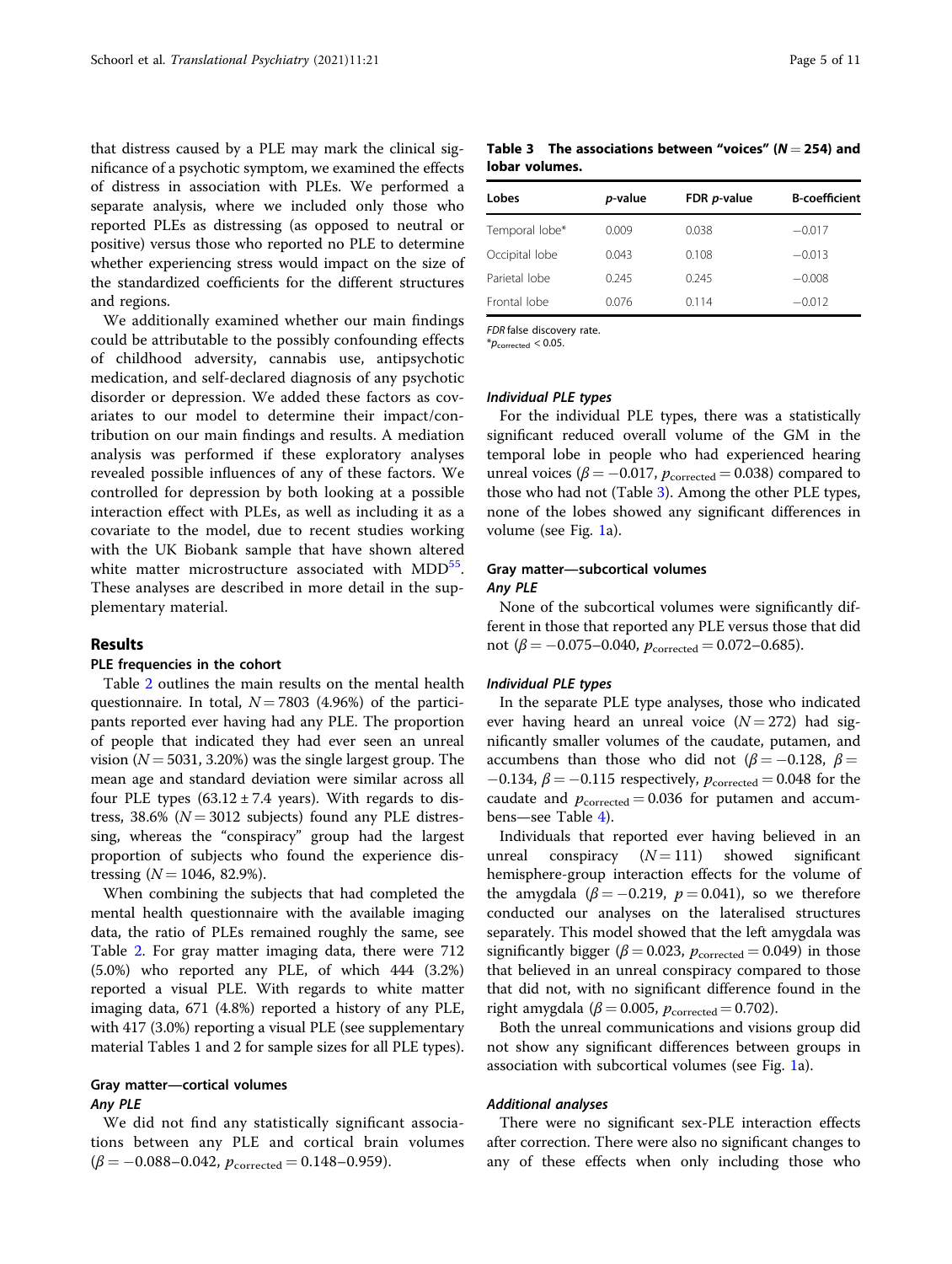Fig. 1 Summary of results. a Summary of results of significant differences between groups with and without PLE of different types for each imaging type. Each colored dot represents the adjusted p-value of different types of PLEs. Encircled dots (q) illustrate significant findings (with  $p_{\text{corrected}}$  < 0.05). b Significant associations of FA differences in all subjects and those reporting distress during PLEs. Each colored dot represents the adjusted p-value of different types of PLEs. Encircled dots (q) illustrate significant findings (with  $p_{\text{corrected}}$  < 0.05).

<span id="page-6-0"></span>

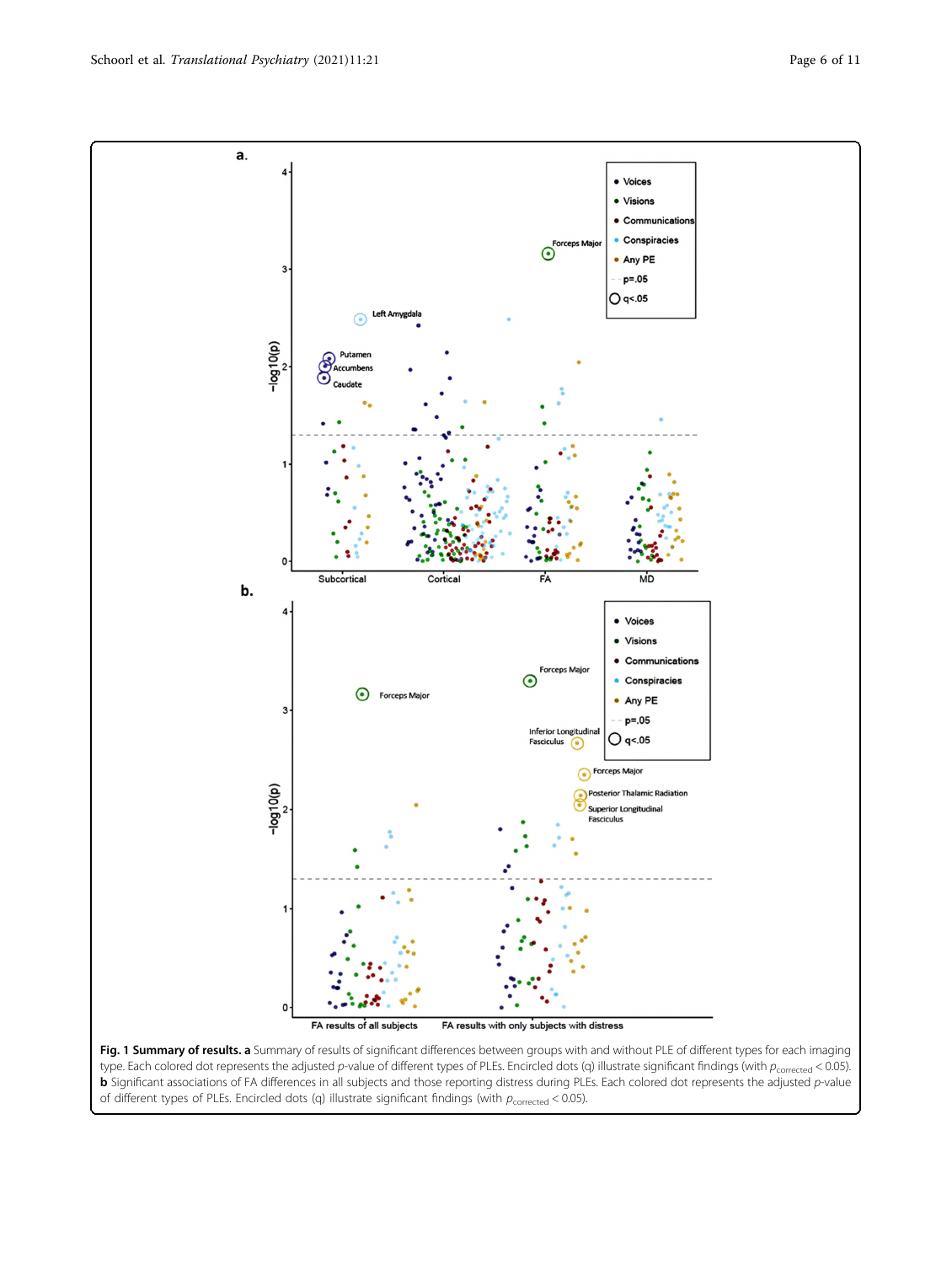| <b>Brain Structure</b>               | P-Value | FDR P-value | B-coefficient [95% CI]           |
|--------------------------------------|---------|-------------|----------------------------------|
| Subcortical volumes                  |         |             |                                  |
| Thalamus                             | 0.051   | 0.090       | $-0.097$ [ $-0.195;0.001$ ]      |
| Caudate*                             | 0.020   | 0.048       | $-0.128[-0.236; -0.020]$         |
| Putamen*                             | 0.007   | 0.036       | $-0.134[-0.232; -0.036]$         |
| Pallidum                             | 0.091   | 0.128       | $-0.091$ [ $-0.196;0.015$ ]      |
| Hippocampus                          | 0.264   | 0.264       | $-0.058$ [ $-0.159;0.044$ ]      |
| Amygdala                             | 0.243   | 0.264       | $-0.057$ [ $-0.153;0.039$ ]      |
| Accumbens*                           | 0.010   | 0.036       | $-0.115$ [ $-0.203$ ; $-0.027$ ] |
| White matter microstructure          |         |             |                                  |
| Acoustic Radiation                   | 0.412   | 0.772       | $-0.035$ [ $-0.118;0.048$ ]      |
| Anterior Thalamic Radiation          | 0.788   | 0.977       | $-0.012$ [ $-0.101;0.077$ ]      |
| Cingulate gyrus $-$ part of cingulum | 0.197   | 0.592       | $-0.049$ [ $-0.124;0.026$ ]      |
| Parahippocampal part of cingulum     | 0.844   | 0.977       | $-0.008$ [ $-0.091;0.075$ ]      |
| Corticospinal Tract                  | 0.970   | 0.977       | $0.002$ [-0.088;0.091]           |
| Inferior fronto-occipital fasciculus | 0.315   | 0.772       | $-0.045$ [ $-0.133;0.043$ ]      |
| Inferior longitudinal fasciculus     | 0.035   | 0.262       | $-0.094$ [ $-0.181$ ; $-0.007$ ] |
| Medial Lemniscus                     | 0.542   | 0.904       | $-0.026$ [ $-0.108;0.057$ ]      |
| Posterior Thalamic Radiation         | 0.061   | 0.304       | $-0.084$ [ $-0.172;0.004$ ]      |
| Superior Longitudinal fasciculus     | 0.153   | 0.573       | $-0.061$ [ $-0.144;0.023$ ]      |
| Superior Thalamic Radiation          | 0.729   | 0.977       | $0.016$ [ $-0.076;0.109$ ]       |
| Uncinate Fasciculus                  | 0.977   | 0.977       | $-0.001$ [ $-0.086;0.083$ ]      |
| Forceps Major*                       | 0.001   | 0.009       | $-0.029$ [ $-0.008$ ; $-0.002$ ] |
| Forceps Minor                        | 0.403   | 0.772       | $-0.007$ [ $-0.003;0.001$ ]      |
| Middle Cerebellar Peduncle           | 0.884   | 0.977       | $-0.001$ [ $-0.003;0.003$ ]      |

<span id="page-7-0"></span>

| Table 4 The association between "visions" ( $N = 417$ ) and (1) subcortical volumes and (2) fractional anisotropy values of |  |  |
|-----------------------------------------------------------------------------------------------------------------------------|--|--|
| white matter tracts.                                                                                                        |  |  |

CI Confidence Interval, FDR false discovery rate, BOLD  $p_{\text{corrected}} < 0.05$ .

 $*p_{\text{corrected}} < 0.05$ .

reported the PLE as distressing. Since both childhood adversity and cannabis use were higher among the groups with PLEs, these factors were added as covariates to the model to see whether this would have an effect on our results. Adding the covariates only slightly increased the adjusted p-values and effect sizes. A mediation analysis for either cannabis use or childhood adversity on the association between putamen volume and "voices" found only direct significant effects (see supplementary materials).

#### White matter—fractional anisotropy Any PLE

None of the effects of PLEs on FA values of the subsets of white matter tracts were statistically significant. There was a general trend towards lower FA values for those with any PLE, but none of the differences were statistically different.

#### Individual PLE types

Within separate PLE modalities, again the subsets of white matter tracts did not render any significant results. However, when examining the individual tracts, the FA of the forceps major was significantly lower in the group who reported ever having an unreal vision ( $\beta = -0.028$ ,  $p_{\text{corrected}} = 0.010$ ) compared to subjects who do not report having had a "vision" (see Table 4).

#### White matter—mean diffusivity

We generally observed higher values of mean diffusivity in both subsets and individual tracts of white matter among those that had experienced psychotic like symptoms, but none of the white matter tract MD values were significantly associated with any PLE. We also did not find any significant results for the individual tracts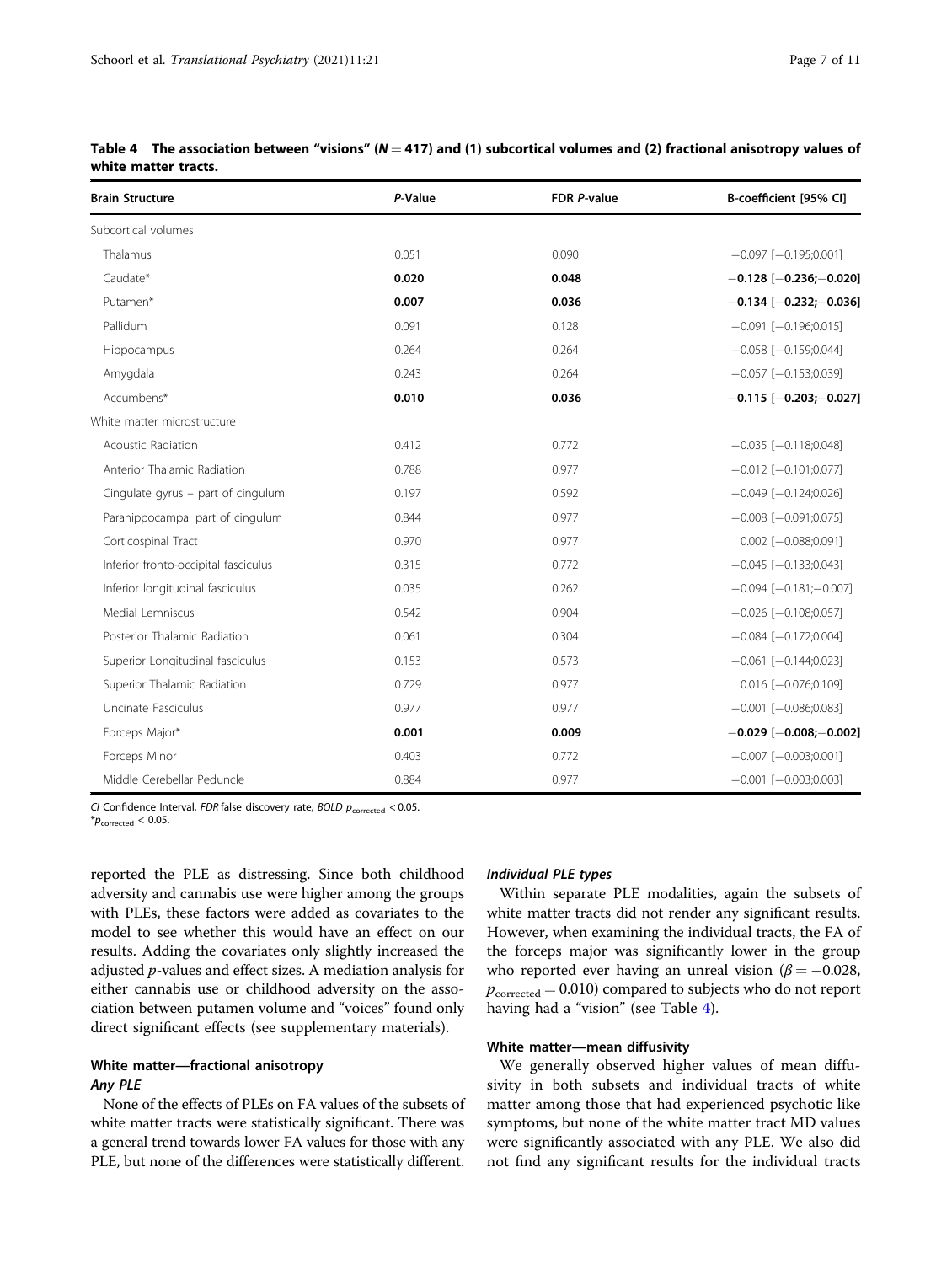(all  $p_{\text{corrected}} > 0.05$ ). The reporting of distressing PLEs did not significantly alter these results.

#### Additional analyses

We did not find any significant interaction effects between a self-declared diagnosis or treatment of psychosis or depression and PLEs for either (sub)cortical and white matter imaging data. Adding either childhood adversity or cannabis use as covariates to the model only resulted in slight increases of the adjusted  $p$ -values.

When only taking the cases that reported the PLE as "distressing", there were stronger associations between lower FA values and the group with any PLE for the inferior longitudinal fasciculus, posterior thalamic radiation, superior longitudinal fasciculus, and the forceps major ( $\beta = -0.17$ ,  $p_{\text{corrected}} = 0.03$ ,  $\beta = -0.14$ ,  $p_{\text{corrected}} =$ 0.03,  $\beta = -0.14$ ,  $p_{\text{corrected}} = 0.03$ ,  $\beta = -0.023$ ,  $p_{\text{corrected}} =$ 0.03, respectively (see Fig. [1](#page-6-0)b and supplementary materials).

#### **Discussion**

We investigated whether there are structural differences in subcortical and cortical brain structures and white matter tracts between people with and without psychotic-like experiences of four different types. In what is we believe the largest study to date of the neuroimaging associations of PLEs, we found associations between reduced (sub)cortical volumes and "voices", an enlarged amygdala and "conspiracies", and reduced white matter microstructure with "visions" and "any PLE" in subjects who had experienced distress (see Fig. [1b](#page-6-0)). No associations were found with "communications". These associations are unlikely be accounted for by diagnoses of psychotic or depressive illnesses or other possible confounders such as known risk factors for psychotic symptoms like childhood adversity or cannabis use.

#### Gray matter

The temporal cortical structures together showed a statistically significant decrease in volume in those who reported auditory hallucinations, whereas individual temporal lobe structures did not show significant differences. This is consistent with knowledge that the structures and networks that process auditory stimuli are located in the temporal lobe<sup>[17](#page-10-0),[18,](#page-10-0)57</sup>. Decreases in temporal lobe volume have previously been found in several psy-chotic disorders<sup>[25](#page-10-0)</sup>, in subjects at high risk<sup>19</sup> and in first episode psychosis patients<sup>[6](#page-10-0)</sup> and have been specifically linked to AVHs in schizophrenia $^{21}$ . In a previous study focussing on PLEs in young adults, without clinically diagnosed psychotic disorders, the largest reductions were found in the temporal lobe, and especially among subjects that had persistent PLEs<sup>[49](#page-11-0)</sup>—findings that are in line with

the results of the present study. Taking these results together with those reporting AVH associations with the hippocampus in Parkinson's disease<sup>[25](#page-10-0)</sup> suggests that reductions in different parts of the temporal lobe may be differentially linked with auditory hallucinations in different conditions, rather than with schizophrenia or psychotic disorders per se.

The finding of a significantly enlarged left amygdala among people that had ever believed in unreal conspiracies is, as far as we are aware, a new finding. There are indications that the volume of the amygdala is altered in a range of psychiatric disorders, with an enlarged amygdala in some autism studies and a smaller amygdala in patients with schizophrenia<sup>58</sup>. Some schizophrenia studies have related reduced volume to social anxiety<sup>[59](#page-11-0)</sup> or to specific positive symptoms such as persecutory delusions<sup>60</sup>. In healthy populations, the size of the amygdala has been positively related to the size and complexity of people's social network<sup>61</sup>. Believing in conspiracies could conceivably be associated with greater interest in complex social networks, and thus linked to the observed increase of amygdala volume in participants reporting a "con-spiracy PLE<sup>"[61](#page-11-0)</sup>. It could also be related to findings of functional MRI studies that patients with schizophrenia<sup>[62](#page-11-0)</sup>, and perhaps those with persecutory delusions in particular, show an increased response to neutral stimuli in the amygdala<sup>[63](#page-11-0)</sup>. Further studies are required to replicate these results and to test these potential ties.

We also found volume reductions in the putamen, the caudate and the nucleus accumbens in the group of subjects with a history of "voices". Smaller caudate volume has previously been reported in first episode psychosis $64$ , with further decreases as psychotic symptoms worsen $^{65}$ . There are also studies reporting larger volumes of striatal struc-tures in schizophrenia<sup>[66](#page-11-0)</sup> but these tend to be linked to antipsychotic drug exposure. A larger accumbens has been linked resilience to subclinical symptoms $67$ , while decreased volume of the putamen has been associated with AVHs in the context of schizophrenia<sup>68</sup>.

We ran several analyses to check that known risk factors for psychotic symptoms did not account for the neuroimaging associations we found. Distress affected less than half of the people who reported having experienced a PLE, with the exception of the "conspiracies" PLE, and did not alter gray matter associations. Childhood adversity and cannabis use were higher among the groups with PLEs but adding them as covariates only slightly increased the adjusted  $p$ -values. A mediation analysis for either cannabis use or PLEs on the association between putamen volume and "voices" found only direct significant effects. This indicates that both lifetime cannabis use and PLEs are independently related to the volume of brain structures such as the putamen, and the association we found was not simply attributable to cannabis use. This is in line with the many studies that have found that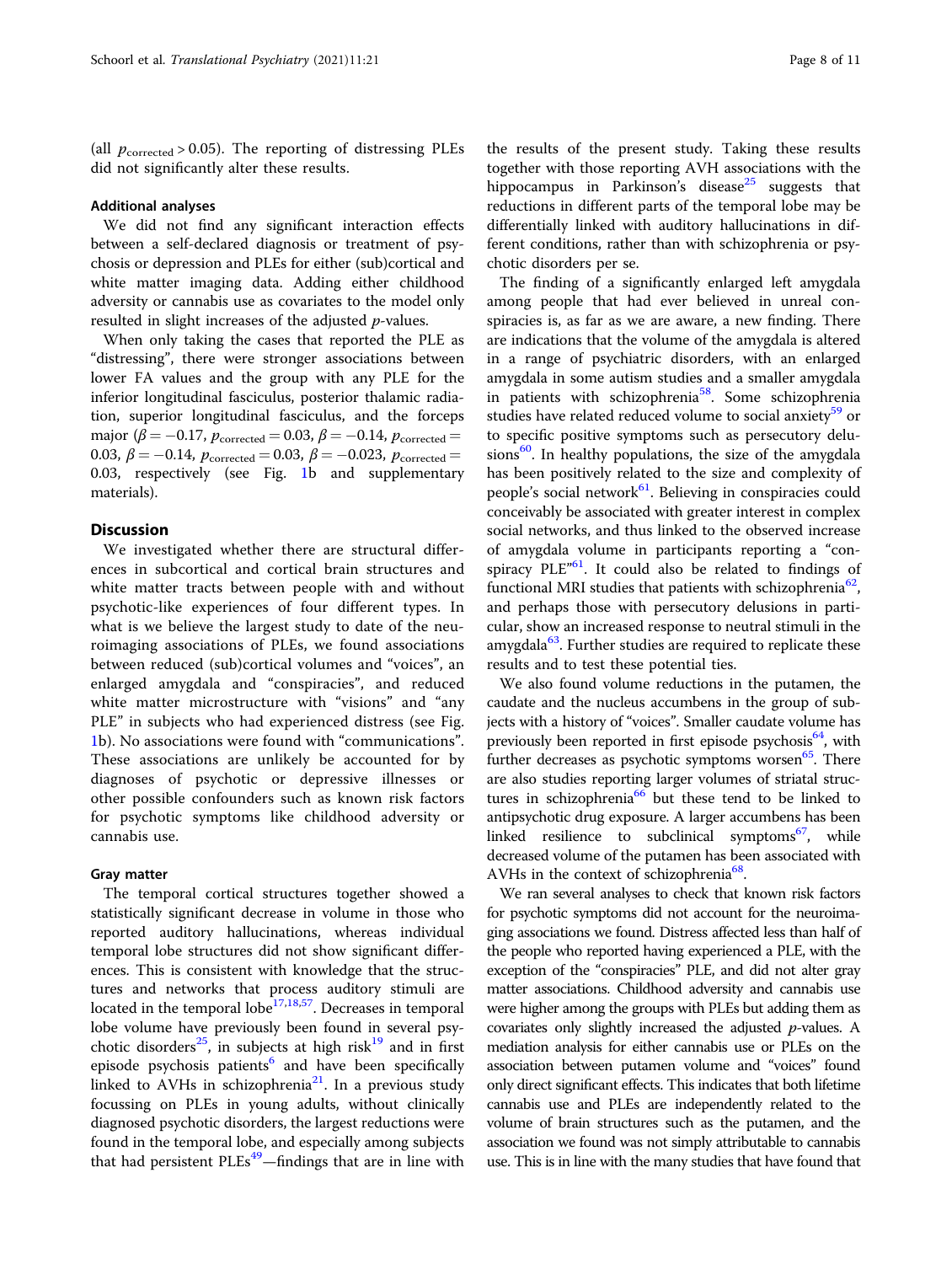#### White matter

We did not find any significant associations of psychotic symptoms with MD values after applying FDR correction. We did however find a significantly lower FA of the bilateral forceps major in the group that had experienced unreal visions. There are several reports of cerebrovascular disease of the forceps major as a likely cause of visual hallucinations $^{72}$ , in keeping with our findings. Decreased FA values in the forceps major have previously been found in schizo-phrenia and other psychotic disorders<sup>[73](#page-11-0)</sup>, and in early psychosis<sup>74</sup>, but no previous study has, as far as we are aware, linked that to visual or other hallucinations in those populations.

Interestingly, there were more significant white matter associations for any PLE when only including those that reported distress when experiencing a psychotic symptom. As shown in Table [1](#page-3-0), the "conspiracy" PLE was reported most commonly as distressing by UKB subjects, even though hallucinations are usually reported as most distressing by patients with schizophrenia<sup>75</sup>. Distress can play an important role in the outcome of experiencing subclinical psychotic symptoms $76$ , but our results are not generally driven by distress. Given that previous studies have linked reduced FA values in the forceps, superior, and inferior longitudinal fasciculi with psychotic symptom severity in early psychosis<sup>[74](#page-11-0)</sup> and in those at high clinical risk $77$ , it is possible that such findings could be utilized to observe the development of psychotic disorders.

#### Limitations

Some limitations of the present study should be considered. Above all, the sample consists of people over 40 years old and with a mean age of 63 years. Therefore our results are indicative of lifetime brain pattern changes, rather than identifying biological markers for people at risk or direct consequences of drug use and distress. In addition, the mental health questionnaire reports lifetime occurrence of PLEs, and not a specific timepoint. Thus, our results may be due to developmental changes across the lifespan, and may not apply to younger populations. Secondly, as the current paper investigated individuals with PLEs compared to those without PLEs, we did not include matched healthy controls in our analyses. Another potential issue is the fact that the measures of psychotic-like experiences and any associated distress or diagnosis are based on historical self-report. The relatively simple questions about possible PLEs might have resulted in lower reliability and validity compared to clinical or self-rating instruments. This would however have likely

added noise to our analyses, in that some people may have had symptoms or diagnoses but did not describe them, and may thereby have obscured some associations. Further, due to the format of the questionnaire, it is not clear whether participants' PLEs diverge from normal experiences or represent a symptom of psychiatric disorders. Similarly, the relatively small sample sizes of some of the groups with particular psychotic symptoms and distress or certain risk factors may also have reduced power to find some associations. Lastly, we did not report sensitivity analyses using a subset of individuals with no reported distress, although sensitivity analyses carried out in the subset who reported distress showed there was no association between the behavior and PLEs.

#### Conclusions

This is one of the first studies to look at the associations of individual psychotic symptoms with neuroimaging indices in the general population—and the largest to date. We have found associations of "voices" with subcortical and temporal lobe structures in keeping with the schizophrenia literature. We also report two novel findings: an association between delusion like ideas about conspiracies and a large amygdala, and reduced white matter microstructure in the forceps major in people suffering from visual PLEs. Replication is needed for these novel findings, but they could represent specific alterations in the presence of such symptoms. Greater differentiation of the anatomical and functional correlates of different psychotic symptoms in different disorders could lead to a better understanding of the underlying mechanisms of these psychotic symptoms, and their various forms in subclinical and diagnosable psychotic and neurological disorders.

#### Acknowledgements

Collected data: UKB team. This analysis uses linked data from UKB 4844 and 16124. Analysed the data: J.S. and X.S.; supervision of analysis: S.M.L. and H.C.W. Contributed materials/analysis tools: M.C.B., X.S., and M.J.A. aided in quality control of MRI data: X.S., M.J.A., and M.A.H. Manuscript preparation: J.S. and M.C. B.; additional editing: S.M.L., H.C.W., M.C.B.; approval: all authors. H.C.W. is supported by an ESAT College Fellowship from the University of Edinburgh. M.J.A. is supported by MRC Mental Health Data Pathfinder Award (MC\_PC\_17209). This study is supported by a Wellcome Trust Strategic Award "Stratifying Resilience and Depression Longitudinally" (STRADL) (Reference 104036/Z/14/Z) and by the Sackler Foundation.

#### Conflict of interest

The author S.M.L. has received financial support for research, in the past 3 years, from Janssen in relation to therapeutic studies of people with schizophrenia. He has also received personal payments for advisory panels and/or educational meetings from Janssen and Sunovion. The authors report no further competing interests.

#### Publisher's note

Springer Nature remains neutral with regard to jurisdictional claims in published maps and institutional affiliations.

Supplementary Information accompanies this paper at ([https://doi.org/](https://doi.org/10.1038/s41398-020-01131-7) [10.1038/s41398-020-01131-7](https://doi.org/10.1038/s41398-020-01131-7)).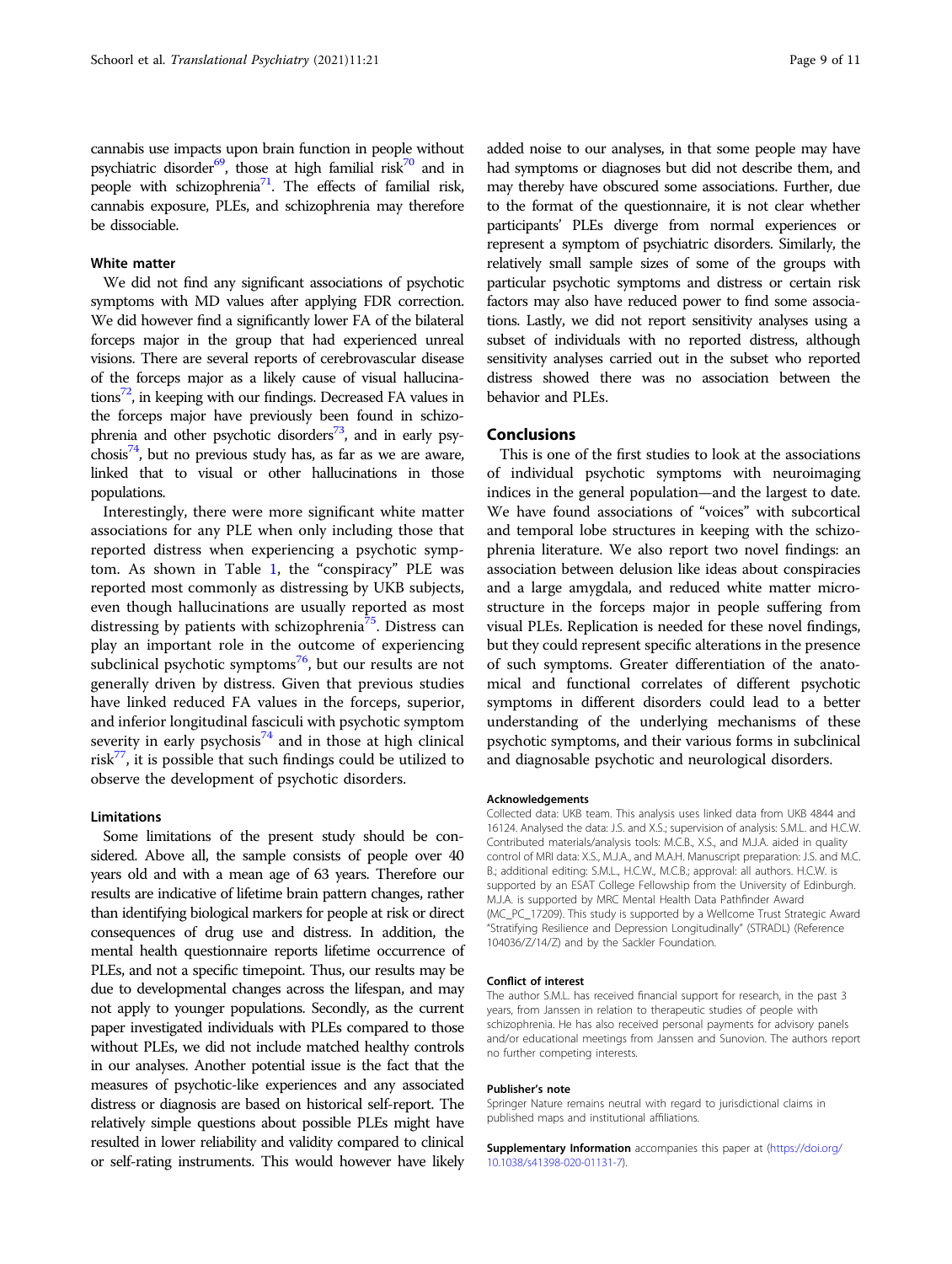<span id="page-10-0"></span>Received: 5 June 2020 Revised: 10 November 2020 Accepted: 23 November 2020

Published online: 07 January 2021

#### References

- 1. American Psychiatric Association. in Diagnostic and Statistic Manual of Mental Disorders (APA, Washington, 2014).
- 2. Barch, D. M. et al. Logic and justification for dimensional assessment of symptoms and related clinical phenomena in psychosis: relevance to DSM-5. Schizophr. Res. 150, 15-20 (2013).
- 3. Kelleher, I. & Cannon, M. Psychotic-like experiences in the general population: characterizing a high-risk group for psychosis. Psychol. Med. 41, 1-6 (2011).
- 4. Koyanagi, A. Psychotic-like experiences and happiness in the English general population. J. Affect Disord. 222, 211–217 (2017).
- 5. Linscott, R. & van Os, J. An updated and conservative systematic review and meta-analysis of epidemiological evidence on psychotic experiences in children and adults: on the pathway from proneness to persistence to dimensional expression across mental disorders. Psychol. Med. 43, 1133–1149 (2013).
- 6. Fusar-Poli, P. et al. The psychosis high-risk state: a comprehensive state-of-theart review. JAMA Psychiatry 70, 107-120 (2013).
- 7. Haijma, S. V. et al. Brain volumes in schizophrenia: a meta-analysis in over 18,000 subjects. Schizophr. Bull. 39, 1129 (2013).
- 8. Job, D., Whalley, H., Glabust, M., Johnstone, E. & Lawrie, S. Voxel based morphometry of grey matter reductions in schizophrenia and the impact of generic versus specific normalisation templates. Neuroimage 13, 1061 (2001).
- 9. Olabi, B., Ellison-Wright, I., Bullmore, E. & Lawrie, S. M. Structural brain changes in first episode Schizophrenia compared with fronto-temporal lobar degeneration: a meta-analysis. BMC Psychiatry 12, 104 (2012).
- 10. Vita, A., Peri, L. D. E., Deste, G. & Sacchetti, E. Progressive loss of cortical gray matter in schizophrenia: a meta-analysis and meta-regression of longitudinal MRI studies. Transl. Psychiatry 2, e190 (2012).
- 11. Jacobson, S. et al. Structural and functional brain correlates of subclinical psychotic symptoms in 11–13 year old schoolchildren. Neuroimage 49, 1875–1885 (2010).
- 12. Calvo, A. et al. Reduced hippocampal volume in adolescents with psychotic experiences: a longitudinal population-based study. Schizophr. Res. 215, 378–384 (2020).
- 13. O'Hanlon, E. et al. White matter differences among adolescents reporting psychotic experiences: a population-based diffusion magnetic resonance imaging study. JAMA Psychiatry 72, 668-677 (2015).
- 14. Cannon, T. D. et al. Reliability of neuroanatomical measurements in a multisite longitudinal study of youth at risk for psychosis. Hum. Brain Mapp. 35, 2424–2434 (2014).
- 15. Mittal, V. A. et al. Neurological soft signs predict abnormal cerebellar-thalamic tract development and negative symptoms in adolescents at high risk for psychosis: a longitudinal perspective. Schizophr. Bull. 40, 1204–1215 (2014).
- 16. van Erp, T. G. et al. Subcortical brain volume abnormalities in 2028 individuals with schizophrenia and 2540 healthy controls via the ENIGMA consortium. Mol. Psychiatry 21, 547–553 (2016).
- 17. Van Erp, T. G. et al. Cortical brain abnormalities in 4474 individuals with schizophrenia and 5098 control subjects via the enhancing neuro imaging genetics through meta analysis (ENIGMA) Consortium. Biol. Psychiatry 84, 644–654. (2018).
- 18. Walton, E. et al. Prefrontal cortical thinning links to negative symptoms in schizophrenia via the ENIGMA consortium. Psychol. Med. 48, 82-94 (2018).
- 19. Job, D. E., Whalley, H. C., Johnstone, E. C. & Lawrie, S. M. Grey matter changes over time in high risk subjects developing schizophrenia. Neuroimage 25, 1023–1030 (2005).
- 20. Pantelis, C. et al. Neuroanatomical abnormalities before and after onset of psychosis: a cross-sectional and longitudinal MRI comparison. Lancet 361, 281–288 (2003).
- 21. Cui, Y. et al. Auditory verbal hallucinations are related to cortical thinning in the left middle temporal gyrus of patients with schizophrenia. Psychol. Med. 48, 115–122 (2018).
- 22. Modinos, G. et al. Neuroanatomy of auditory verbal hallucinations in schizophrenia: a quantitative meta-analysis of voxel-based morphometry studies. Cortex 49, 1046–1055 (2013).
- 23. Ohi, K. et al. Structural alterations of the superior temporal gyrus in schizophrenia: detailed subregional differences. Eur. Psychiatry 35, 25–31 (2016).
- 24. Sun, J., Maller, J. J., Guo, L. & Fitzgerald, P. B. Superior temporal gyrus volume change in schizophrenia: a review on region of Interest volumetric studies. Brain Res. Rev. 61, 14–32 (2009).
- 25. Rollins, C. P. E. et al. Meta-analytic evidence for the plurality of mechanisms in transdiagnostic structural MRI studies of hallucination status. EClin. Med. 8, 57–71 (2019).
- 26. Knöchel, C. et al. Association between white matter fiber integrity and subclinical psychotic symptoms in schizophrenia patients and unaffected relatives. Schizophr. Res. 140, 129-135 (2012).
- 27. Ohtani, T. et al. Abnormal white matter connections between medial frontal regions predict symptoms in patients with first episode schizophrenia. Cortex 71, 264–276 (2015).
- 28. Kelly, S. et al. Widespread white matter microstructural differences in schizophrenia across 4322 individuals: results from the ENIGMA Schizophrenia DTI Working Group. Mol. Psychiatry 23, 1261–1269 (2018).
- 29. Clark, K. A. et al. Mean diffusivity and fractional anisotropy as indicators of disease and genetic liability to schizophrenia. J. Psychiatr. Res. 45, 980–988 (2011).
- 30. Oestreich, L. K. L. et al. Abnormal white matter microstructure and increased extracellular free-water in the cingulum bundle associated with delusions in chronic schizophrenia. NeuroImage Clin. 12, 405-414 (2016).
- 31. Whitford, T. J. et al. Cingulum bundle integrity associated with delusions of control in schizophrenia: preliminary evidence from diffusion-tensor tractography. Schizophr. Res. 161, 36-41 (2015).
- 32. Burns, J. et al. Structural disconnectivity in schizophrenia: a diffusion tensor magnetic resonance imaging study. Br. J. Psychiatry 182, 439-443  $(2003)$
- 33. McIntosh, A. M. et al. White matter tractography in bipolar disorder and schizophrenia. Biol. Psychiatry 64, 1088-1092 (2008).
- 34. Abdul-Rahman, M. F. et al. Arcuate fasciculus abnormalities and their relationship with psychotic symptoms in schizophrenia. PLoS ONE 7, e29315 (2012).
- 35. Levitt, J. J. et al. Fractional anisotropy and radial diffusivity: diffusion measures of white matter abnormalities in the anterior limb of the internal capsule in schizophrenia. Schizophr. Res. 136, 55-62 (2012).
- 36. Levitt, J. J. et al. Reduced structural connectivity in frontostriatal white matter tracts in the associative loop in schizophrenia. Am. J. Psychiatry 174, 1102–1111 (2017).
- 37. Whitford, T. J. et al. Corpus callosum abnormalities and their association with psychotic symptoms in patients with schizophrenia. Biol. Psychiatry 68, 70-77  $(2010)$
- 38. Vitolo, E. et al. White matter and schizophrenia: a meta-analysis of voxel-based morphometry and diffusion tensor imaging studies. Psychiatry Res. Neuroimaging 270, 8-21 (2017).
- 39. Ellison-Wright, I. & Bullmore, E. Meta-analysis of diffusion tensor imaging studies in schizophrenia. Schizophr. Res. 108, 3-10 (2009).
- 40. Tamnes, C. K. & Agartz, I. White matter microstructure in early-onset schizophrenia: a systematic review of diffusion tensor imaging studies. J. Am. Acad. Child Adolesc. Psychiatry 55, 269–279 (2016).
- 41. Ćurčić-Blake, B. et al. Not on speaking terms: hallucinations and structural network disconnectivity in schizophrenia. Brain Struct. Funct. 220, 407–418  $(2015)$
- 42. Zhang, X. et al. Reduced white matter connectivity associated with auditory verbal hallucinations in first-episode and chronic schizophrenia: a diffusion tensor imaging study. Psychiatry Res. Neuroimaging 273, 63-70 (2018).
- 43. Hubl, D. et al. Pathways that make voices: white matter changes in auditory hallucinations. Arch. Gen. Psychiatry 61, 658-668 (2004).
- 44. Leroux, E., Delcroix, N. & Dollfus, S. Abnormalities of language pathways in schizophrenia patients with and without a lifetime history of auditory verbal hallucinations: a DTI-based tractography study. World J. Biol. Psychiatry 18, 528–538 (2017).
- 45. Mulert, C. et al. Hearing voices: a role of interhemispheric auditory connectivity? World J. Biol. Psychiatry 13, 153-158 (2012).
- 46. Xie, S et al. Hyperconnectivity in perisylvian language pathways in schizophrenia with auditory verbal hallucinations: a multi-site diffusion MRI study. Schizophr. Res. 210, 262-269 (2018).
- 47. Drakesmith, M. et al. Schizophrenia‐like topological changes in the structural connectome of individuals with subclinical psychotic experiences. Hum. Brain Mapp. 36, 2629–2643 (2015).